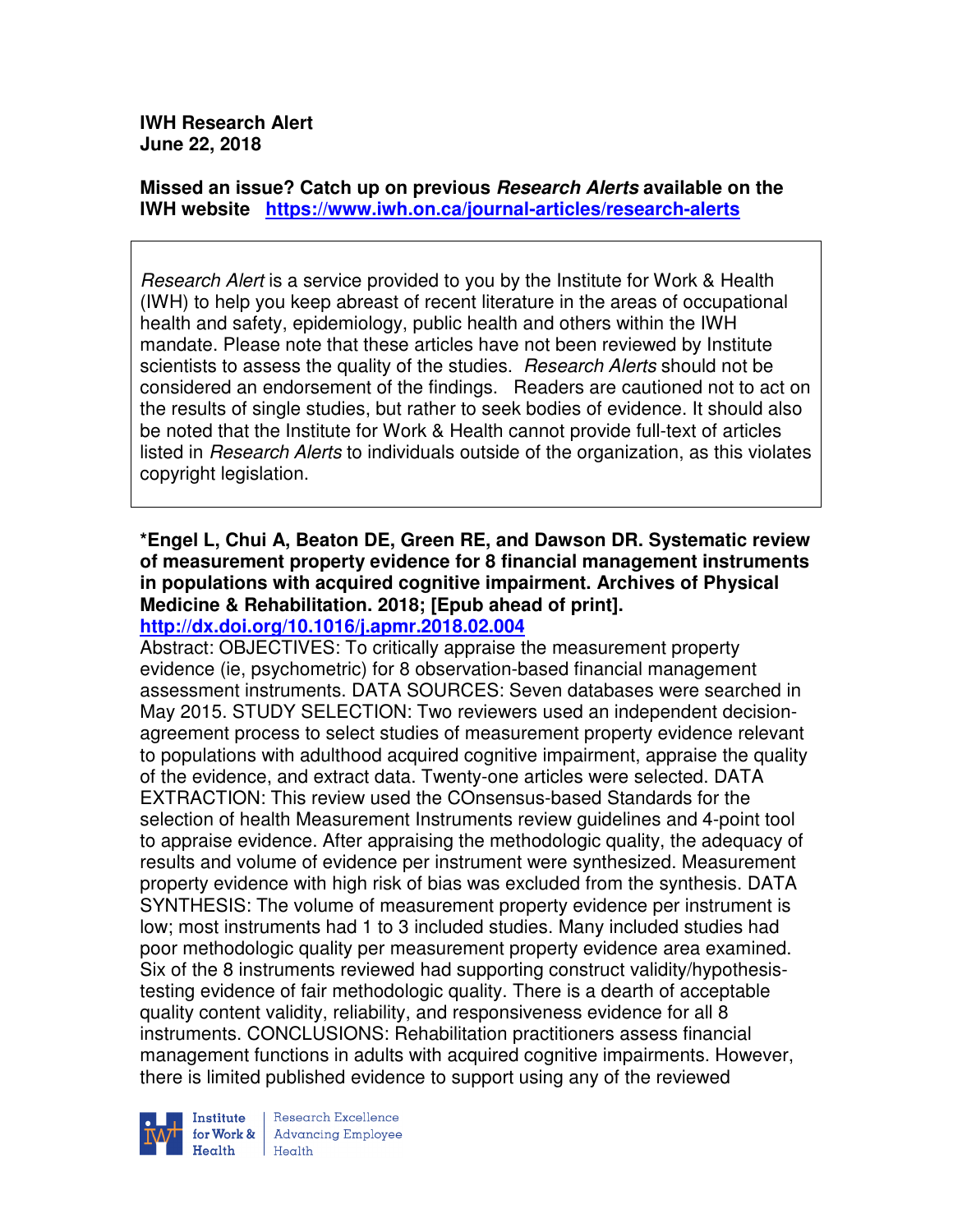instruments. Practitioners should exercise caution when interpreting the results of these instruments. This review highlights the importance of appraising the quality of measurement property evidence before examining the adequacy of the results and synthesizing the evidence

**\*Macpherson RA, Lane TJ, Collie A, and McLeod CB. Age, sex, and the changing disability burden of compensated work-related musculoskeletal disorders in Canada and Australia. BMC Public Health. 2018; 18(1):758. http://dx.doi.org/10.1186/s12889-018-5590-7 [open access]** Abstract: BACKGROUND: The objectives of this study were (1) to identify age and sex trends in the disability burden of compensated work-related musculoskeletal disorders (MSDs) in Canada and Australia; and (2) to demonstrate a means of comparing workers' compensation data internationally. METHODS: All non-fatal, work-related MSD claims with at least one day of compensated time-loss were extracted for workers aged 15-80 during a 10-year period (2004-2013) using workers' compensation data from five Canadian and eight Australian jurisdictions. Disability burden was calculated for both countries by sex, age group, and injury classification, using cumulative compensated timeloss payments of up to two years post-injury. RESULTS: A total of 1.2 million MSD claims were compensated for time-loss in the Canadian and Australian jurisdictions during 2004-2013. This resulted in time-loss equivalent to 239,345 years in the Canadian jurisdictions and 321,488 years in the Australian jurisdictions. The number of time-loss years declined overall among male and female workers, but greater declines were observed for males and younger workers. The proportion of the disability burden grew among older workers (aged 55+), particularly males in the Canadian jurisdictions (Annual Percent Change [APC]: 7.2, 95% CI 6.7 to 7.7%) and females in the Australian jurisdictions (APC: 7.5, 95% CI 6.2 to 8.9%). CONCLUSIONS: The compensated disability burden of work-related MSDs is shifting towards older workers and particularly older females in Australia and older males in Canada. Employers and workers' compensation boards should consider the specific needs of older workers to reduce injuries and time off work. Comparative research made possible through research-stakeholder partnerships offers a unique opportunity to use existing administrative data to identify long-term trends in disability burden. Future research can apply similar approaches for estimating long-term trends in occupational health

# **Ahonen EQ, Fujishiro K, Cunningham T, and Flynn M. Work as an inclusive part of population health inequities research and prevention. American Journal of Public Health. 2018; 108(3):306-311.**

**http://dx.doi.org/10.2105/AJPH.2017.304214 [open access]**

Abstract: Despite its inclusion in models of social and ecological determinants of health, work has not been explored in most health inequity research in the United States. Leaving work out of public health inequities research creates a blind spot in our understanding of how inequities are created and impedes our progress

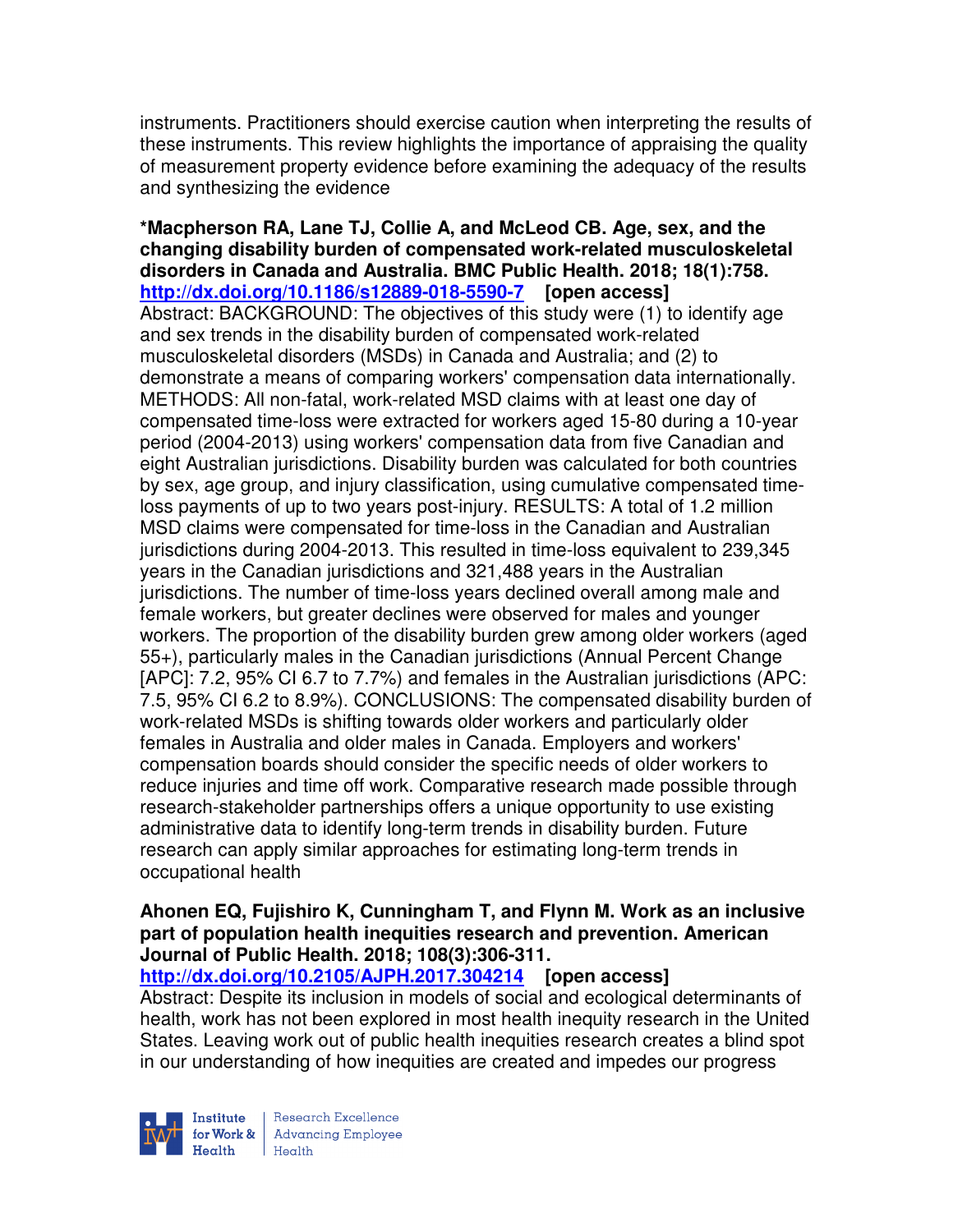toward health equity. We first describe why work is vital to our understanding of observed societal-level health inequities. Next, we outline challenges to incorporating work in the study of health inequities, including (1) the complexity of work as a concept; (2) work's overlap with socioeconomic position, race, ethnicity, and gender; (3) the development of a parallel line of inquiry into occupational health inequities; and (4) the dearth of precise data with which to explore the relationships between work and health status. Finally, we summarize opportunities for advancing health equity and monitoring progress that could be achieved if researchers and practitioners more robustly include work in their efforts to understand and address health inequities

### **Baker R, Coenen P, Howie E, Lee J, Williamson A, and Straker L. A detailed description of the short-term musculoskeletal and cognitive effects of prolonged standing for office computer work. Ergonomics. 2018; 61(7):877- 890.**

# **http://dx.doi.org/10.1080/00140139.2017.1420825**

Abstract: Due to concerns about excessive sedentary exposure for office workers, alternate work positions such as standing are being trialled. However, prolonged standing may have health and productivity impacts, which this study assessed. Twenty adult participants undertook two hours of laboratory-based standing computer work to investigate changes in discomfort and cognitive function, along with muscle fatigue, movement, lower limb swelling and mental state. Over time, discomfort increased in all body areas (total body IRR [95% confidence interval]:  $1.47[1.36-1.59]$ . Sustained attention reaction time (beta = 18.25[8.00-28.51]) deteriorated, while creative problem solving improved (beta = 0.89[0.29-1.49]). There was no change in erector spinae, rectus femoris, biceps femoris or tibialis anterior muscle fatigue; low back angle changed towards less lordosis, pelvis movement increased, lower limb swelling increased and mental state decreased. Body discomfort was positively correlated with mental state. The observed changes suggest replacing office work sitting with standing should be done with caution. Practitioner Summary: Standing is being used to replace sitting by office workers; however, there are health risks associated with prolonged standing. In a laboratory study involving 2 h prolonged standing discomfort increased (all body areas), reaction time and mental state deteriorated while creative problem-solving improved. Prolonged standing should be undertaken with caution

#### **Bertoni M, Brunello G, and Mazzarella G. Does postponing minimum retirement age improve healthy behaviors before retirement? Evidence from middle-aged Italian workers. Journal of Health Economics. 2018; 58:215-227.**

# **http://dx.doi.org/10.1016/j.jhealeco.2018.02.011**

Abstract: By increasing the residual working horizon of employed individuals, pension reforms that rise minimum retirement age can affect individual investment in health-promoting behaviors before retirement. Using the expected



Research Excellence  $Heath$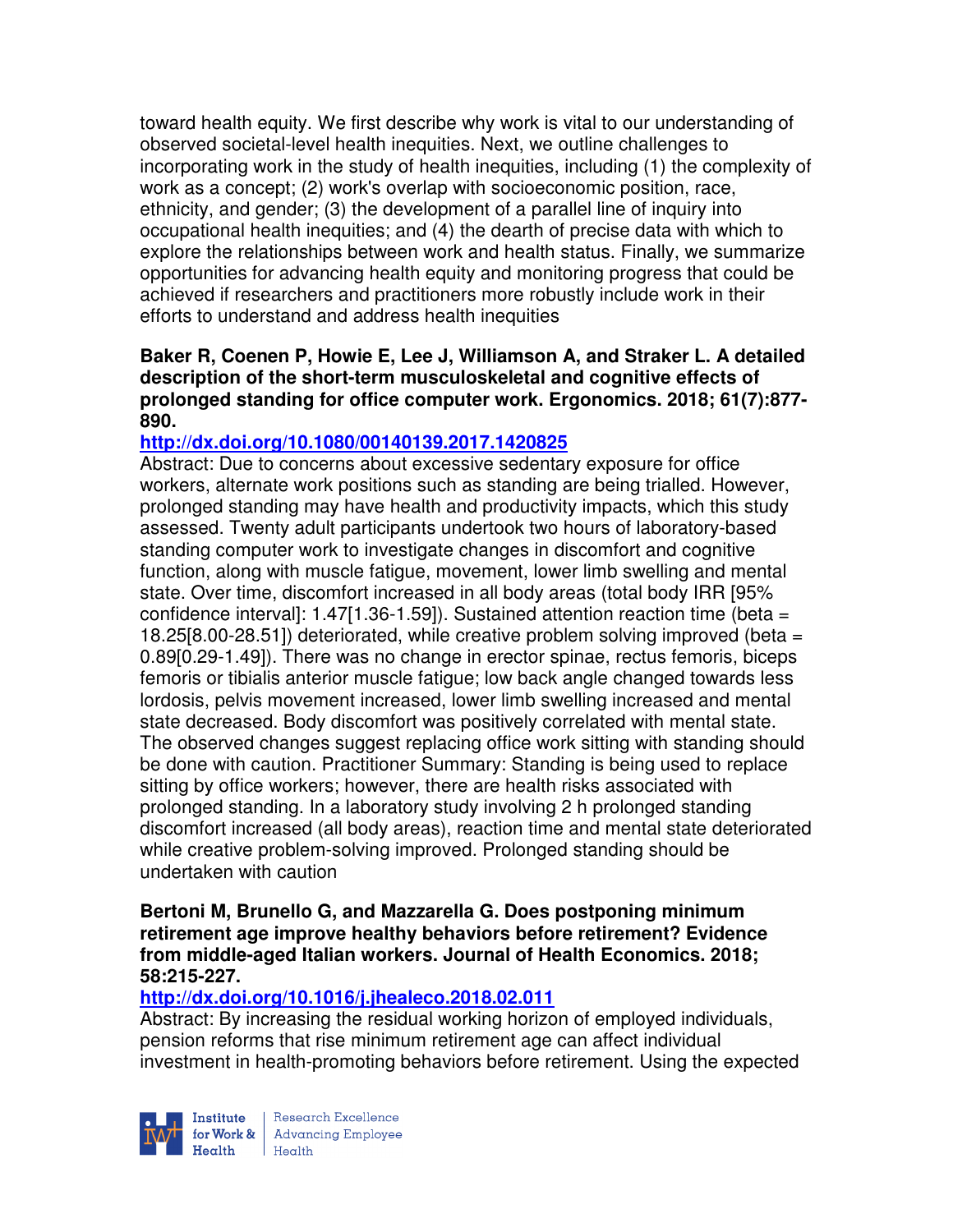increase in minimum retirement age induced by a 2004 Italian pension reform and a difference-in-differences research design, we show that middle-aged Italian males affected by the reform reacted to the longer working horizon by increasing regular exercise, with positive consequences for obesity and selfreported satisfaction with health

### **Branker RR. Labour market discrimination: the lived experiences of English-speaking Caribbean immigrants in Toronto. Journal of International Migration and Integration. 2017; 18(1):203-222. http://dx.doi.org/10.1007/s1213**

**Chamberlin H. Mistakes were made: how small businesses commonly get into trouble with the Fair Labor Standards Act. The Florida Bar Journal. 2018; 92(5):32-37.** 

**http://www3.flabar.org/DIVCOM/JN/JNJournal01.nsf/8c9f13012b9673698525 6aa900624829/a3087a4d01af6c588525827b006df123!OpenDocument** 

### **Kirsh B, Krupa T, and Luong D. How do supervisors perceive and manage employee mental health issues in their workplaces? Work. 2018; 59(4):547- 555.**

# **http://dx.doi.org/10.3233/WOR-182698**

Abstract: BACKGROUND: Organizations have become increasingly concerned about mental health issues in the workplace as the economic and social costs of the problem continue to grow. Addressing employees' mental health problems and the stigma that accompanies them often falls to supervisors, key people in influencing employment pathways and the social climate of the workplace. OBJECTIVE: This study examines how supervisors experience and perceive mental illness and stigma in their workplaces. It was conducted under the mandate of the Mental Health Commission of Canada's Opening Minds initiative. METHODS: The study was informed by a theoretical framework of stigma in the workplace and employed a qualitative approach. Eleven supervisors were interviewed and data were analyzed for major themes using established procedures for conventional content analysis. RESULTS: Themes relate to: perceptions of the supervisory role relative to managing mental health problems at the workplace; supervisors' perceptions of mental health issues at the workplace; and supervisors' experiences of managing mental health issues at work. The research reveals the tensions supervisors experience as they carry out responsibilities that are meant to benefit both the individual and workplace, and protect their own well-being as well. CONCLUSION: This study emphasizes the salience of stigma and mental health issues for the supervisor's role and illustrates the ways in which these issues intersect with the work of supervisors. It points to the need for future research and training in areas such as balancing privacy and supports, tailoring disclosure processes to suit individuals and workplaces, and managing self-care in the workplace



| Research Excellence for Work & Advancing Employee<br>Health Health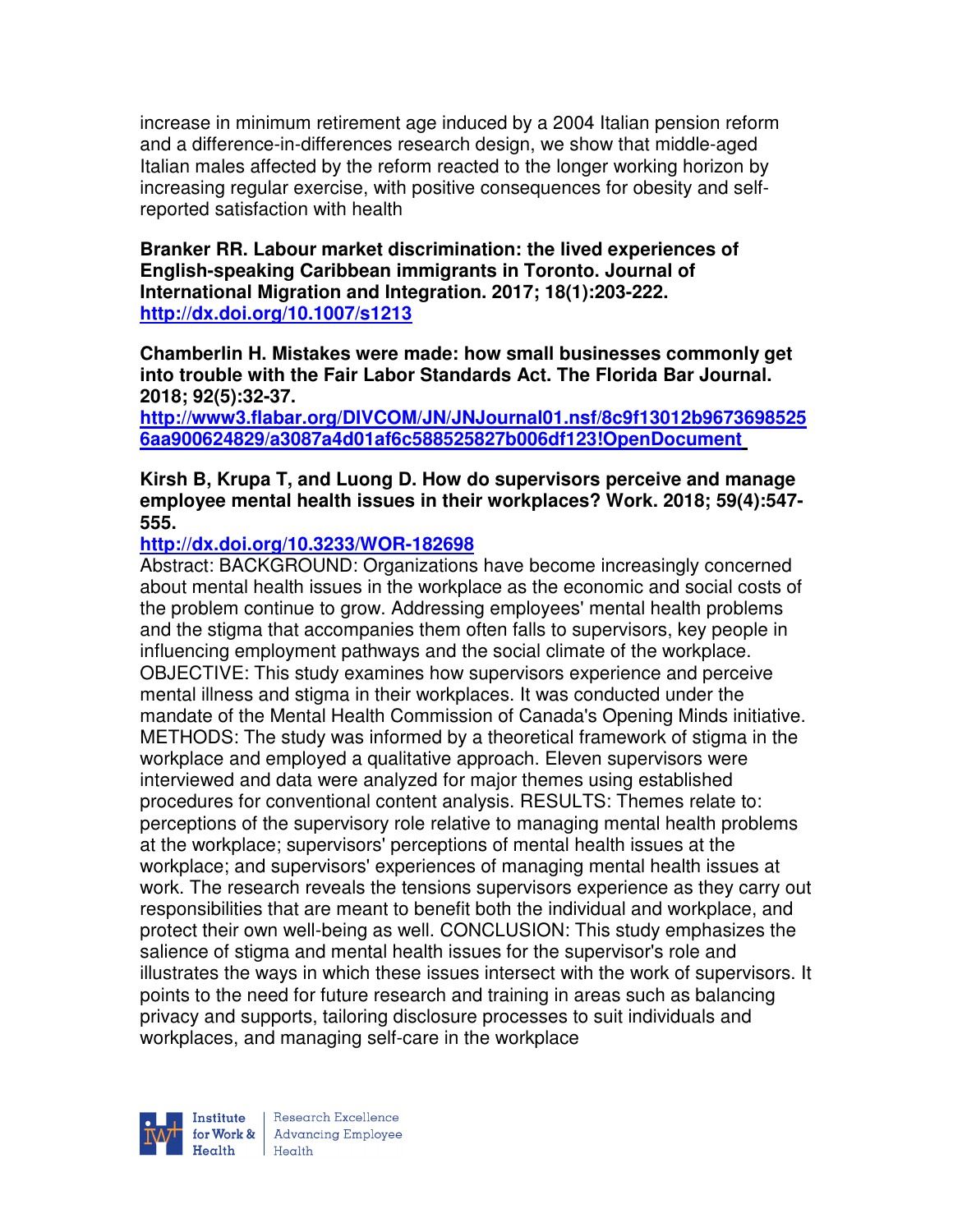**Kontopantelis E, Mamas MA, van Marwijk H, Buchan I, Ryan AM, and Doran T. Increasing socioeconomic gap between the young and old: temporal trends in health and overall deprivation in England by age, sex, urbanity and ethnicity, 2004-2015. Journal of Epidemiology & Community Health. 2018; 72(7):636-644.** 

**http://dx.doi.org/10.1136/jech-2017-209895 [open access]** Abstract: BACKGROUND: At a low geographical level, little is known about the associations between population characteristics and deprivation, and their trends, which would be directly affected by the house market, labour pressures and government policies. We describe temporal trends in health and overall deprivation in England by age, sex, urbanity and ethnicity. METHODS: Repeated cross-sectional whole population study for England, 2004-2015, at a low geographical level (average 1500 residents). We calculated weighted medians of the Index of Multiple Deprivation (IMD) for each subgroup of interest. RESULTS: Over time, we observed increases in relative deprivation for people aged under 30, and aged 30-59, while median deprivation decreased for those aged 60 or over. Subgroup analyses indicated that relative overall deprivation was consistently higher for young adults (aged 20-29) and infants (aged 0-4), with increases in deprivation for the latter. Levels of overall deprivation in 2004 greatly varied by ethnicity, with the lowest levels observed for White British and the highest for Blacks. Over time, small reductions were observed in the deprivation gap between White British and all other ethnic groups. Findings were consistent across overall IMD and its health and disability subdomain, but large regional variability was also observed. CONCLUSIONS: Government policies, the financial crisis of 2008, education funding and the increasing cost of houses relative to real wages are important parameters in interpreting our findings. Socioeconomic deprivation is an important determinant of health and the inequalities this work highlights may have significant implications for future fiscal and healthcare policy

#### **Lefever M, Decuman S, Perl F, Braeckman L, and Van de Velde D. The efficacy and efficiency of disability management in job-retention and jobreintegration. A systematic review. Work. 2018; 59(4):501-534. http://dx.doi.org/10.3233/WOR-182709**

Abstract: BACKGROUND: Disability management (DM) is a systematic method to ensure job-retention and job-reintegration in competitive employment for individuals with a disability. There is evidence that 'returning to work' has a positive impact on the individual, the company and on the society. However, a clear overview of the efficacy and efficiency of the DM programs is scarce. OBJECTIVE: To systematically review the efficacy and efficiency of the disability management programs. Cochrane, PubMed, Google Scholar, and Web of Science were searched from 1994 to 2015. METHODS: Two reviewers independently evaluated the articles on title, abstract, and full text. The data extraction and results are documented according to the study designs. RESULTS: Twenty-eight articles were included in the review. These 28 articles

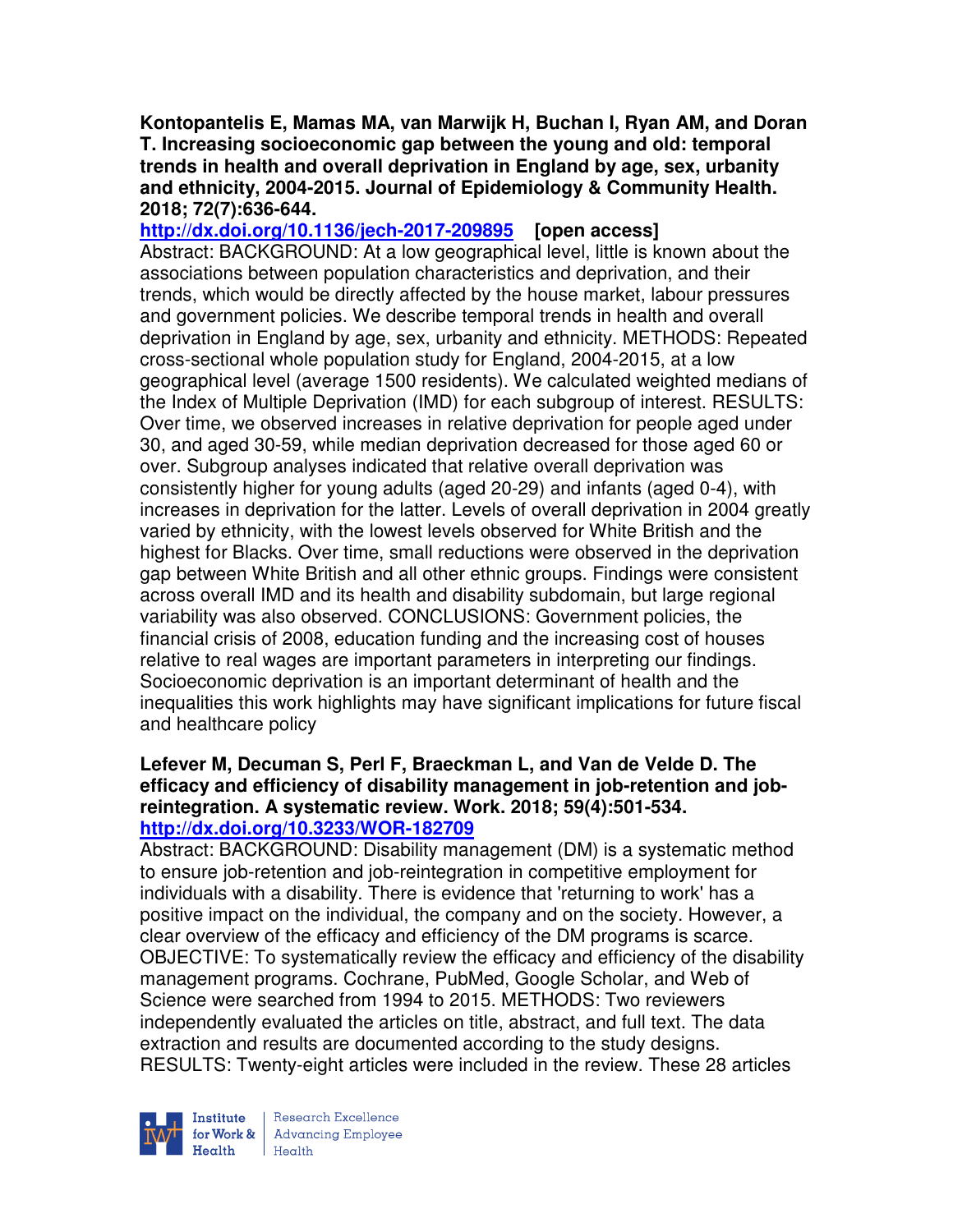consisted of 7 systematic reviews, 3 randomized controlled trials, 9 clinical trials, 4 mixed-method studies and 5 qualitative studies. CONCLUSIONS: The DM program has shown to be effective and efficient. A consensus about the DM components is still not reached. Nevertheless, some components are emphasized more than others; job accommodation, facilitation of transitional duty, communication between all stakeholders, health care provider advice, early intervention, and acceptance, goodwill and trust in the stakeholders, in the organization, and in the disability management process

#### **Lin YP, Hong O, Lin CC, Lu SH, Chen MM, and Lee KC. A "sit less, walk more" workplace intervention for office workers: long-term efficacy of a quasi-experimental study. Journal of Occupational & Environmental Medicine. 2018; 60(6):e290-e299.**

# **http://dx.doi.org/10.1097/JOM.0000000000001299**

Abstract: OBJECTIVE: This study tested the maintenance outcomes of a 3 month Sit Less, Walk More (SLWM) workplace intervention for office workers compared with usual care at 12 months from the baseline. METHOD: A quasiexperimental study was conducted in two workplaces. The intervention group (n  $= 51$ ) received multi-component intervention and the comparison group (n = 50) received newsletters only. The outcomes of the study (self-reported psychosocial, physical activity, sitting, and lost productivity; objectively measured cardiometabolic biomarkers) were compared at baseline, 3, and 12 months. RESULTS: Generalized estimating equations analyses found that the intervention group had significant improvements in self-regulation for sitting less and moving more (P = 0.017), walking (P = 0.003), weight (P = 0.013), waist circumference ( $P = 0.002$ ), and insulin ( $P = 0.000$ ) at 12 months compared with the comparison group. CONCLUSION: The SLWM intervention was effective in improving self-regulation, walking, and some cardiometabolic biomarkers in office workers

#### **Lork K and Holmgren K. The experience of return to work self-efficacy among people on sick leave. Work. 2018; 59(4):479-490. http://dx.doi.org/10.3233/WOR-182697**

Abstract: BACKGROUND: In the complex interaction between individual and environmental factors the return to work self- efficacy (RTWSE) plays a key role. RTWSE is the belief in the capacity to meet the demands required for RTW. OBJECTIVE: The purpose of this study was to explore how individuals on sick leave experience their RTWSE. METHOD: A modified phenomenology method was used. This perspective is useful in qualitative research to understand complex phenomena such as RTWSE. It was designed as an interview study and nine individuals participated in the age from 30 to 60 years. RESULTS: Four main themes with a total of ten sub-themes emerged from the analysis showing different aspects of RTWSE. The experience of working capacity in terms of health perception and the general sense of self-efficacy shaped the more specific RTWSE. The pursuit towards an active and fulfilling life and regaining control

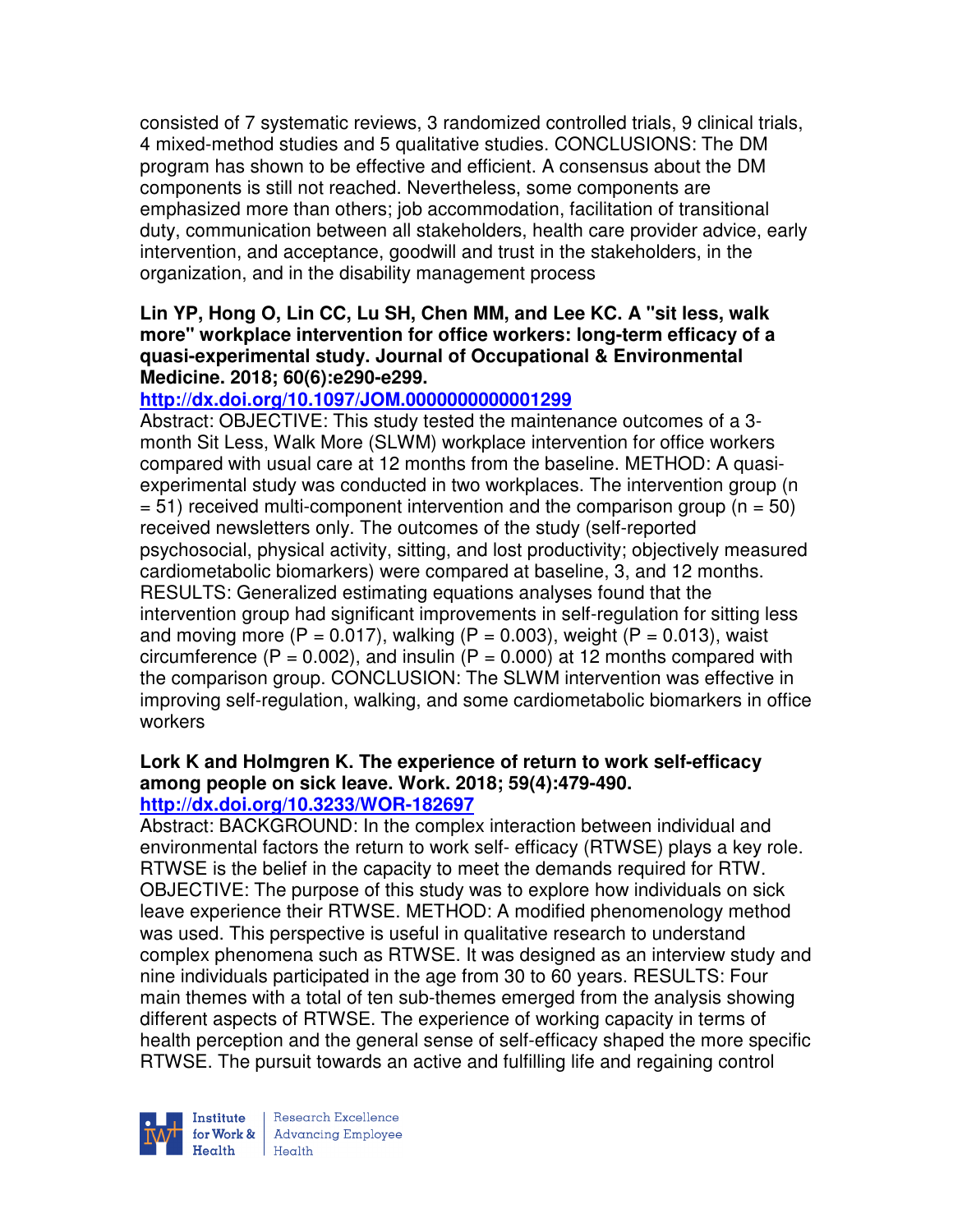together with autonomy and the experience of support from others influenced the RTWSE. CONCLUSIONS: RTWSE is a global phenomenon reflecting the experience of vital parts of the life-world. RTWSE is about working capacity, but also concerns engagement in a meaningful occupation, being independent and participating. A holistic approach is therefore needed in order to strengthen selfefficacy

# **Mauramo E, Lallukka T, Lahelma E, Pietilainen O, and Rahkonen O. Common mental disorders and sickness absence: a register-linkage followup study among Finnish municipal employees. Journal of Occupational & Environmental Medicine. 2018; 60(6):569-575.**

### **http://dx.doi.org/10.1097/JOM.0000000000001289**

Abstract: OBJECTIVE: This study examined how common mental disorders (CMD) at different severity levels are associated with short (1 to 3-day), intermediate (4 to 14-day), and long (15+ day) sickness absence (SA) among Finnish municipal employees. METHODS: Survey data collected among the 40 to 60-year-old employees of the City of Helsinki in 2000 to 2002 were prospectively linked with employer's SA register data  $(N = 6554)$ . Associations of CMD (GHQ-12) with SA in a 5-year follow-up were examined with quasi-Poisson regression. RESULTS: Increasing GHQ-12 scores were associated with a higher number of SA spells. The highest GHQ-12 scores were associated with the highest number of short, intermediate, and long SA spells. Adjusting for social and health-related covariates attenuated the associations but they remained. CONCLUSION: Increasing severity of CMD increased the risk of short, intermediate, and long SA among Finnish employees. CMD should be tackled to prevent SA and promote work-ability among aging employees

#### **Mistretta EG, Davis MC, Temkit M, Lorenz C, Darby B, and Stonnington CM. Resilience training for work-related stress among health care workers: results of a randomized clinical trial comparing in-person and smartphonedelivered interventions. Journal of Occupational & Environmental Medicine. 2018; 60(6):559-568.**

# **http://dx.doi.org/10.1097/JOM.0000000000001285**

Abstract: OBJECTIVE: The aim of this study was to assess whether an in-person mindfulness-based resilience training (MBRT) program or a smartphonedelivered resiliency-based intervention improved stress, well-being, and burnout in employees at a major tertiary health care institution. METHODS: Sixty participants were randomized to a 6-week MBRT, a resiliency-based smartphone intervention, or an active control group. Stress, well-being, and burnout were assessed at baseline, at program completion, and 3 months postintervention. RESULTS: Both the MBRT and the smartphone groups showed improvements in well-being, whereas only the MBRT group showed improvements in stress and emotional burnout over time. The control group did not demonstrate sustained improvement on any outcome. CONCLUSION: Findings suggest that brief, targeted interventions improve psychological outcomes and point to the need for

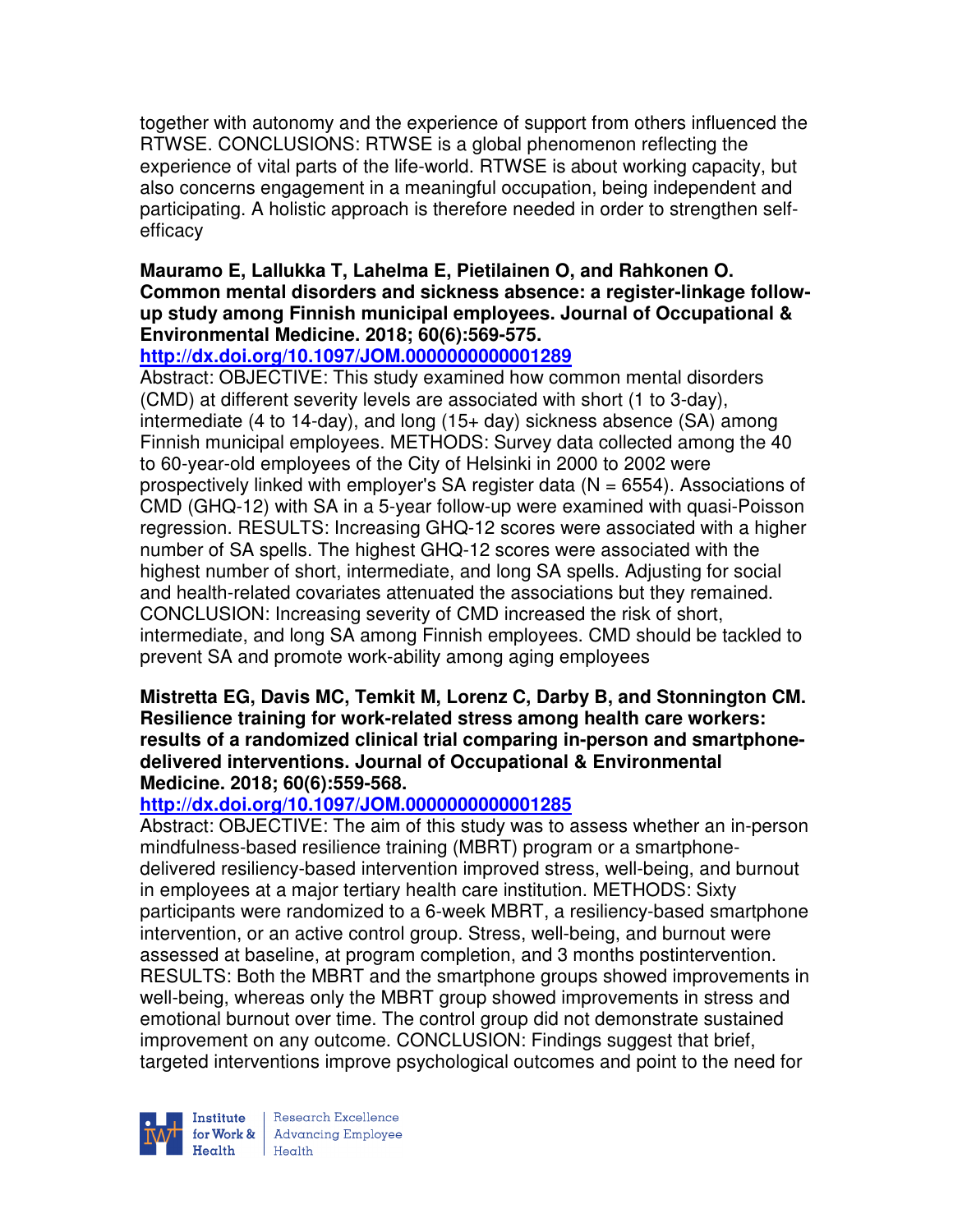larger scale studies comparing the individual and combined treatments that can inform development of tailored, effective, and low-cost programs for health care workers

**Morissette R. Wages for young workers up to the age of 40. Analytical studies branch research paper series [Statistics Canada Catalogue no. 11F0019M - No. 405]. Ottawa, ON: Statistics Canada; 2018. https://www150.statcan.gc.ca/n1/en/pub/11f0019m/11f0019m2018405 eng.pdf?st=Ir5Nh2Hb** 

**Rudbeck M, Johansen JP, and Omland O. A follow-up study on return to work in the year after reporting an occupational injury stratified by outcome of the workers' compensation system. Journal of Occupational & Environmental Medicine. 2018; 60(6):542-547.** 

**http://dx.doi.org/10.1097/JOM.0000000000001274 [open access]** Abstract: OBJECTIVE: The aim of this study was to compare return rates to work between different groups according to the decision from the workers' compensation. METHOD: Register data on disability benefits were used to describe return rates to work in Kaplan-Meier curves and association with decision on compensation claims. Disability benefits were granted by the municipalities independently of any compensation claim if sick-listed. RESULTS: Claimants with ongoing claims were the group with the largest proportion remaining on disability benefits. Claimants with rejected claims returned to work at the same rate (occupational disease) or slower (industrial accident) than claimants with recognized claim without compensation the subsequent year and at a faster rate after decision. CONCLUSION: Compensation claims and proceedings of the workers' compensation system probably increase time to return to work; other factors such as health and social difficulties, however, may explain some of these differences

# **Wixted F, Shevlin M, and O'Sullivan LW. Distress and worry as mediators in the relationship between psychosocial risks and upper body musculoskeletal complaints in highly automated manufacturing. Ergonomics. 2018; 61(8):1079-1093.**

### **http://dx.doi.org/10.1080/00140139.2018.1449253**

Abstract: As a result of changes in manufacturing including an upward trend in automation and the advent of the fourth industrial revolution, the requirement for supervisory monitoring and consequently, cognitive demand has increased in automated manufacturing. The incidence of musculoskeletal disorders has also increased in the manufacturing sector. A model was developed based on survey data to test if distress and worry mediate the relationship between psychosocial factors (job control, cognitive demand, social isolation and skill discretion), stress states and symptoms of upper body musculoskeletal disorders in highly automated manufacturing companies ( $n = 235$ ). These constructs facilitated the development of a statistically significant model (RMSEA 0.057, TLI 0.924, CFI 0.935). Cognitive demand was shown to be related to higher distress in



Institute Research Excellence<br>
for Work & Advancing Employee<br>
Health Health Health Health